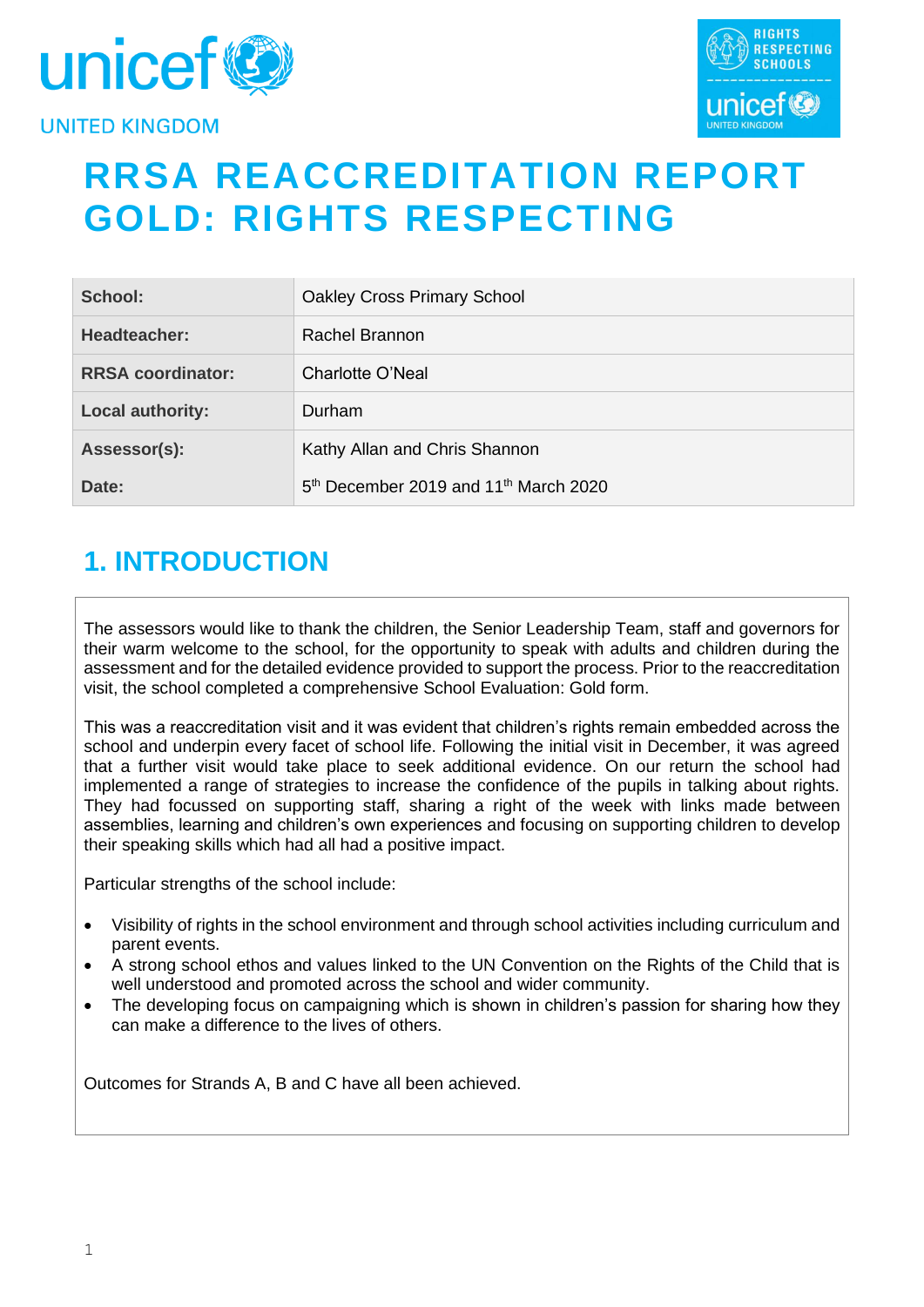



# **2. MAINTAINING GOLD: RIGHTS RESPECTING STATUS**

Our experience has shown that there are actions that have proven useful in other RRSA schools and settings in helping them to maintain and build on their practice at Gold level. Here are our recommendations for your school:

- Ensure that children are given ownership of their ideas, through pupil groups and the wider school. Consider steering group membership so that pupils are your rights experts supporting progress and learning about rights for the wider school.
- Continue to strengthen work on global citizenship and sustainable development and make links to children's rights. Utilise the resources available through World's Largest Lesson and Global Goals to engage staff and pupils in making a difference. Utilise the Youth Advocacy Toolkit to support pupil led campaigns and learning.
- When next refreshed, update and streamline your charters to ensure consistency in language across the school.
- Continue to embed articles through policies and practice making explicit links throughout the SIP where relevant.

# **3. ACCREDITATION INFORMATION**

| <b>School context</b>                              | Oakley Cross Primary School has 172 pupils of which<br>35% are eligible for free school meals. 3.5% speak<br>English as an additional language while 17% receive<br>SEN support or have an EHCP.<br>The school was last visited by Ofsted in May 2018 when<br>they were rated 'Good.' |
|----------------------------------------------------|---------------------------------------------------------------------------------------------------------------------------------------------------------------------------------------------------------------------------------------------------------------------------------------|
| <b>Attendees at SLT meeting</b>                    | Headteacher and RRSA coordinator                                                                                                                                                                                                                                                      |
| Number of children and young people<br>interviewed | 26 children in focus groups, 2 children on the learning<br>walk and a further 22 children                                                                                                                                                                                             |
| <b>Number of adults interviewed</b>                | 2 teachers, 2 support staff and 2 parents                                                                                                                                                                                                                                             |
| <b>Evidence provided</b>                           | Learning walk, focus groups, written evidence, class<br>visits                                                                                                                                                                                                                        |
| <b>Registered for RRSA: August 2012</b>            | Silver achieved: June 2013<br>Gold achieved: November 2016                                                                                                                                                                                                                            |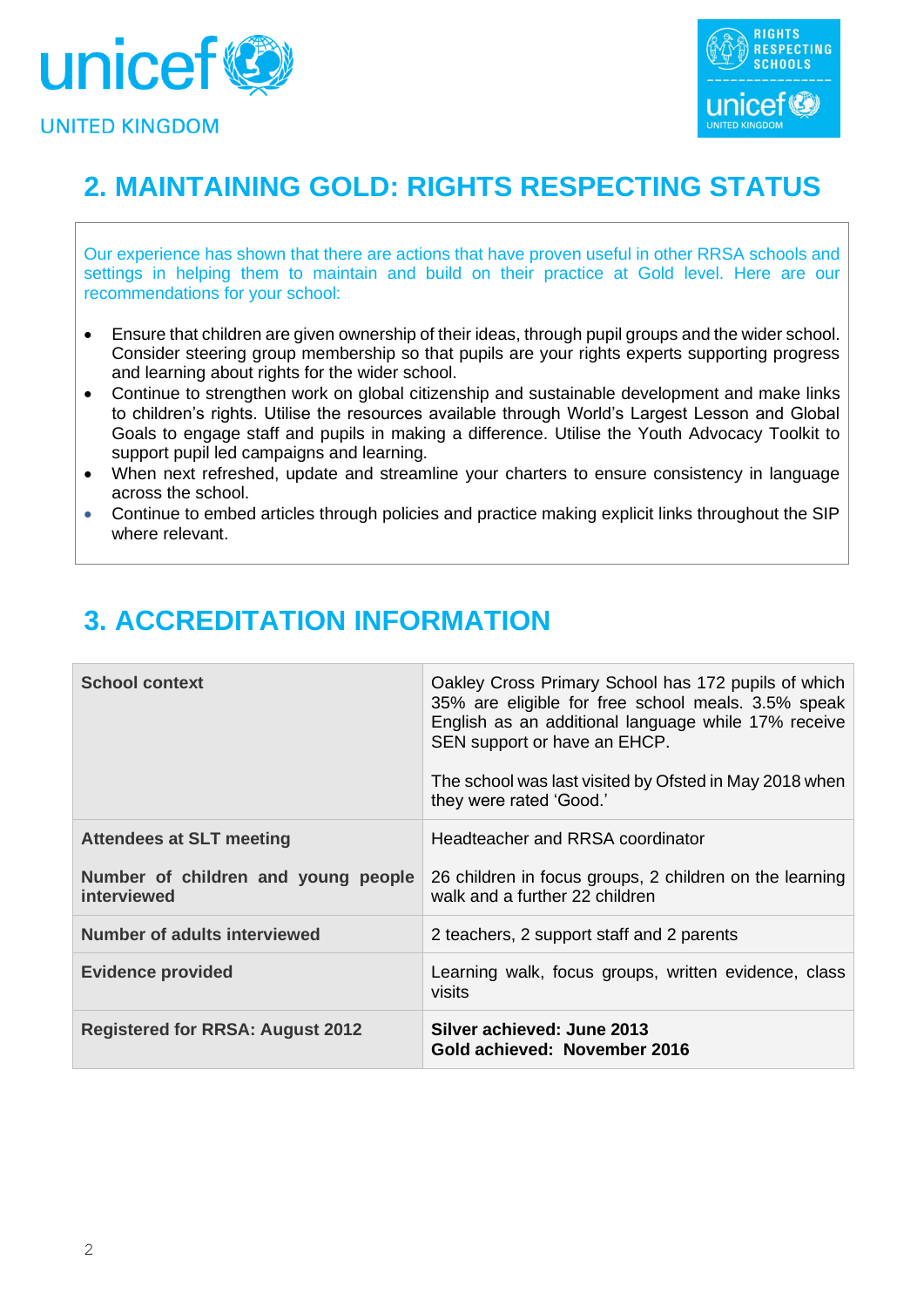



## **STRAND A: TEACHING AND LEARNING ABOUT RIGHTS**

The United Nations Convention on the Rights of the Child (CRC) is made known to children, young people and adults, who use this shared understanding to work for improved child wellbeing, school improvement, global justice and sustainable development.

#### **Strand A has been achieved**

The main focus for teaching about the Convention on the Rights of the Child, are the 'family groups' which are mixed ages and meet regularly. In addition, relevant articles are threaded through other areas of the curriculum for example when reading the story, 'Water Princess' Y2 children linked their work to article 24. An article of the week is introduced into assemblies and is discussed throughout the week in every class. The RRS coordinator said, "*Stripping back and doing a right of the week is better than the right of the day, it allows time to link to assemblies, the curriculum and the world around and we can build on these."* The use of an RRS bear, awarded for respectful behaviour to a child every weekend, has helped to develop understanding of the CRC in children and their parents. Children were able to list many articles including the right to safe adoption. They were unanimous in their understanding on universality, inalienability and unconditionality of the CRC and also understood that not all children have their rights respected. One child said, ''*we have the right to clean water, but some children in Africa don't get that, they have to walk 4 miles for water and then it's not clean.'* Children also shared how they are collecting crisp packets to make blankets for the homeless ensuring they have a dry place to sleep and that they often discussed rights linked to news stories. Other issues that children raised as impacting on rights are poverty, litter, war and not feeling safe. RR focus days and afternoons are held termly and allow children to explore specific articles and how they relate to their own lives and the lives of others.

Displays around school highlight the importance of the CRC to visitors including parents and carers. A key display in the corridor showed the children's School Development Plan which was linked to relevant articles. Assemblies are regularly linked to the CRC and often these are led by the children. The school web site has an informative Rights respecting section and highlights work done by the children. All school policies now contain links to relevant articles of the convention. For example the Respectful Relationships policy is linked to articles 3, 13, 19 and 37. Children keep their parents informed about their work on rights and parents are invited to all RRS events that take place in school, monthly newsletters have relevant articles threaded through them. An article on attendance is linked to article 28 and another on wearing jewellery in school was linked to the right to be safe. In addition, the pupils now publish their own school newspaper, 'The Oakley Star' which gives the children ownership and a strong voice.

Parents and staff spoke passionately about RRS work. A parent said, "*Children are passionate about rights, they soak it up and take it with them, it's always ticking over in their minds."* A Y4/5 teacher said, "*Teaching the CRC engrains a lot of respect and understanding in the children."* The headteacher, staff and governors show a strong commitment and enthusiasm for RRSA and they were quick to identify the importance of the work. The headteacher explained, "*It fits in perfectly with our ethos of 'respect and success for all' we have open communication with children, and they come and tell us if one of their rights is not being met."* Staff access regular CPD and the coordinator is part of a local network of schools who meet and share good practice and supporting them to keep up to date with developments from RRS and Unicef UK.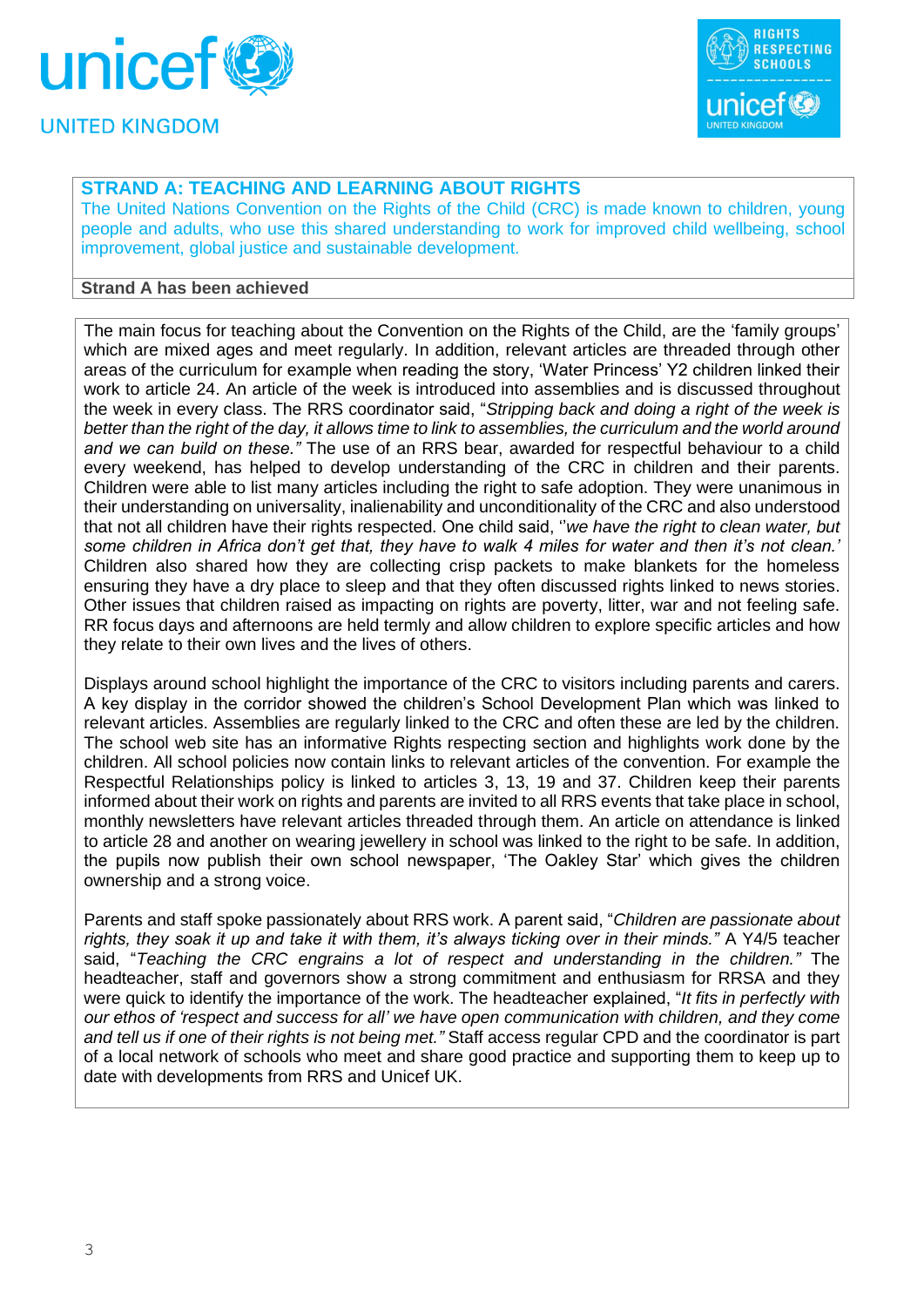



## **STRAND B: TEACHING AND LEARNING THROUGH RIGHTS – ETHOS AND RELATIONSHIPS**

Actions and decisions affecting children are rooted in, reviewed and resolved through rights. Children, young people and adults collaborate to develop and maintain a school community based on equality, dignity, respect, non-discrimination and participation; this includes learning and teaching in a way that respects the rights of both educators and learners and promotes wellbeing.

#### **Strand B has been achieved**

Staff and children at Oakley Cross, understand the role of a duty bearer and how they promote the rights of children. All classroom doors have information about duty bearers clearly marked and children listed their duty bearers including teachers, parents and the Prime Minister. Without exception, children agreed that they are treated fairly at school. One child said, ''*we are all treated the same here.*'' An example given by a year 4 child was that "*we all get the same help, the teacher doesn't just go to one person."* Another added, "*we use democracy to vote for our end of term treat."* Children agreed that in some instances a child may need to be treated differently if they need extra help. Another example was *"that sports leaders help younger children to do sports on the yard because they don't know all the games."*

There is a positive and mutually respectful ethos at Oakley Cross. Throughout the visit children listened respectfully to each other and were responsible and cooperative as they moved around school. It was evident from visiting classrooms and talking to staff, that relationships are very positive between adults and children, and children and children. Children say they feel confident talking with adults and wouldn't hesitate to approach any adult if they had a problem. Children described dignity as being treated equally and with respect. They gave an example of speaking privately to an adult in the reflection room if they felt anxious about anything.

Pupils all agreed that school kept them safe and they were able to indicate ways in which this right was promoted, explaining that visitors wear badges and there is always an adult on the playground to keep the children safe. E–safety is a high priority for children at Oakley Cross, E-Cadets play an active role in keeping children safe online and the NSPCC have visited school to address some of the issues. All children knew that they must keep their passwords private and were clear they should tell an adult if anything inappropriate appeared on their computer screen. Children clearly trust the school systems to keep them safe and know who to speak with if they feel unsafe. Everyone agreed that the playground and football charters have improved the playground. One child said, *"If someone calls someone a name, I would go over and say remember the rights because you're not respecting them."* Pupil Guardians are also on hand at playtime to help resolve conflict.

Children's social and emotional wellbeing is a key driver at Oakley Cross. Wellbeing for everyone is a core value. A Calm club for break and lunchtime, developed from a young carers group, aims to reduce stress and anxiety, increase confidence, and encourage children to laugh and move. Children take part in a range of activities including Yoga and eye exercises to support their emotional health. A Learning Mentor in school supports vulnerable children. A wide range of after school clubs are available to encourage children to be active and stay healthy. Healthy diets are regularly discussed and children take part in lots of physical exercise such as 'squiggle while you wiggle' box to be fit and morning skipping, because as one child said, "*Physical exercise helps our brain so we try to do 30 minutes exercise a day."* Another added, *"We use different exercises to reduce stress because we're all different.''* A recent initiative *'Eat them to defeat them'* encourages children to try unfamiliar vegetables both at school and home. One little boy admitted that he thought he hated broccoli but because he tried it he now enjoys it.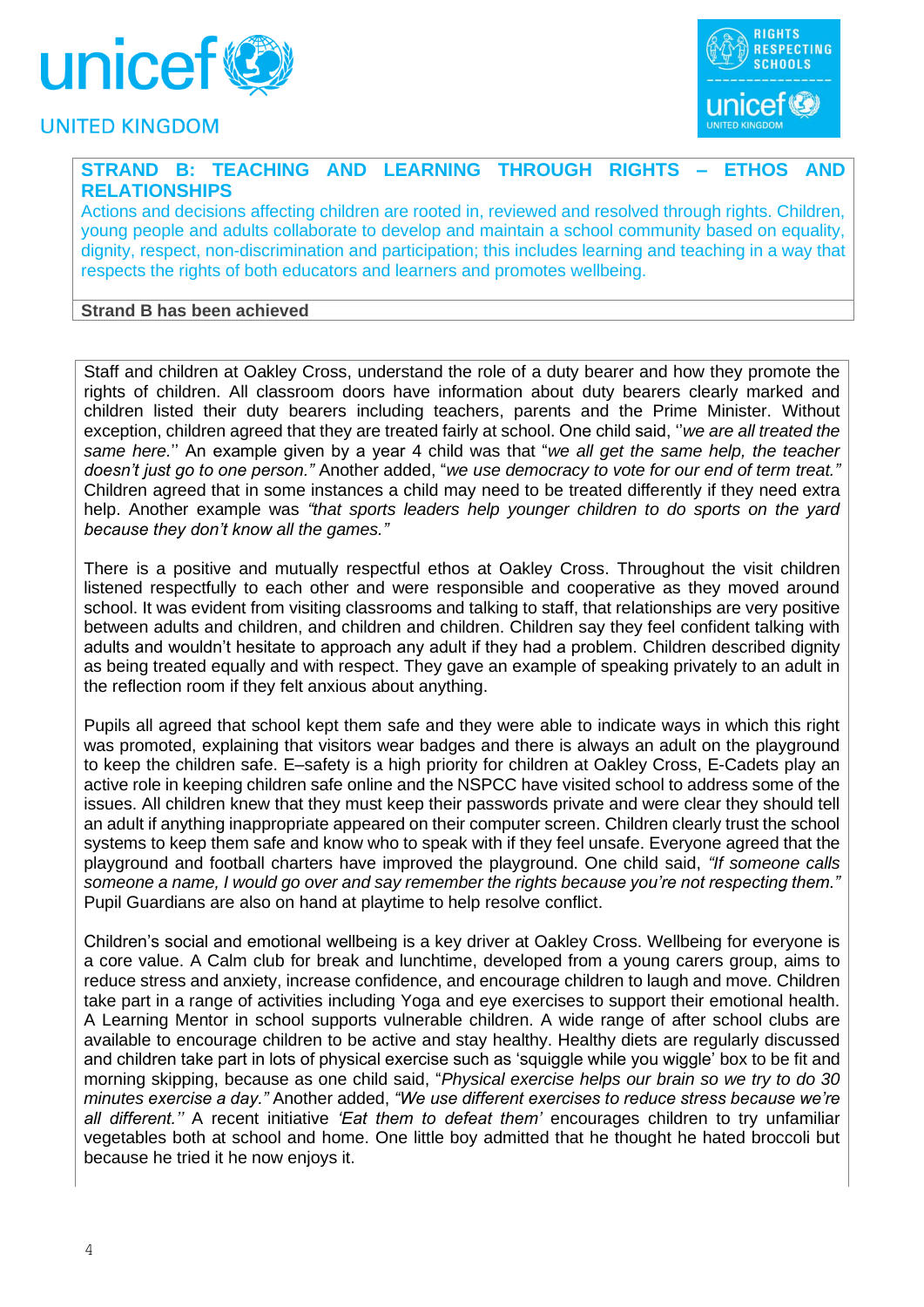



There is a strong ethos of inclusion at Oakley Cross based on creating a place where all individuals are respected. Pupils believe everyone is included and valued. A member of staff described the school as, "*a family where everyone is accepted and they don't see differences."* Oakley Cross is a Stonewall Champion and has an action plan to ensure everyone is included, no matter what their circumstances. The Friends of Oakley Cross work hard to support the children's right to relax and play. They raise money so every child can enjoy a visit to the pantomime and other trips are accessible to all.

Children agree that they all respect each other's right to learn. If a child disrupts the learning, children are quick to remind the perpetrator that they are denying the right to learn of the other children. All children realise the importance of coming to school every day and that by not coming to school, they are being denied their right to education. In some classes, children are involved in the planning of their learning. At the beginning of a topic they fill in a sheet showing what they already know about the subject. Children also have Learning Journey sheets in their Maths and English books so they can track their progress towards their targets.

### **STRAND C: TEACHING AND LEARNING FOR RIGHTS – PARTICIPATION, EMPOWERMENT AND ACTION**

Children are empowered to enjoy and exercise their rights and to promote the rights of others locally and globally. Duty bearers are accountable for ensuring that children experience their rights.

#### **Strand C has been achieved**

Pupil voice is strong at Oakley Cross Primary school. In addition to the Rights Respecting Steering group, children can join the E Cadets, Playground Guardians and Sports leaders. If children want to be part of one of the committees, they write a speech and their class votes for them. All groups feedback to their class and consult their peers for their views. One child said, "*Adults listen to our ideas, if we have a good idea, we tell them."* Children produced their own School development plan with 4 simple targets: to write a policy statement, improve resilience on the playground, write an Antibullying policy and support more local and global campaigns. The policy is displayed in the corridor so all children can monitor the progress towards their targets.

Children at Oakley Cross are active campaigners and are prolific letter writers. Key areas covered include letters to the Prime Minister about getting clean water to all countries, the local MP about air pollution and to a local newspaper about OutRight. A Y1 class became very involved in the plight of orangutangs after reading 'There's a Rang Tan in my bedroom.' They visited the local supermarket to check ingredient lists on chocolate bars for palm oil and collected coins to help save orangutangs. A Y2 teacher said, "*our children are very engaged with the wider world and of making it better.'* Another said, '*they are well rounded and understand that they're privileged compared to other children who don't have their rights met."* Locally, children support 'The Well' foodbank with harvest festival and advent donations.

Recycling in school is well established, each class has 3 recycle bins, for paper, compost and land fill. Compost produced is used on the garden area "*to help the plants grow."* A traffic light system on lights encourages everyone to 'switch off' and save electricity. Children were very concerned about the use of plastic bin bags, they researched alternatives and costed their proposal then spoke with the headteacher and caretaker. As a result, recyclable bags are now used in bins. Children were also